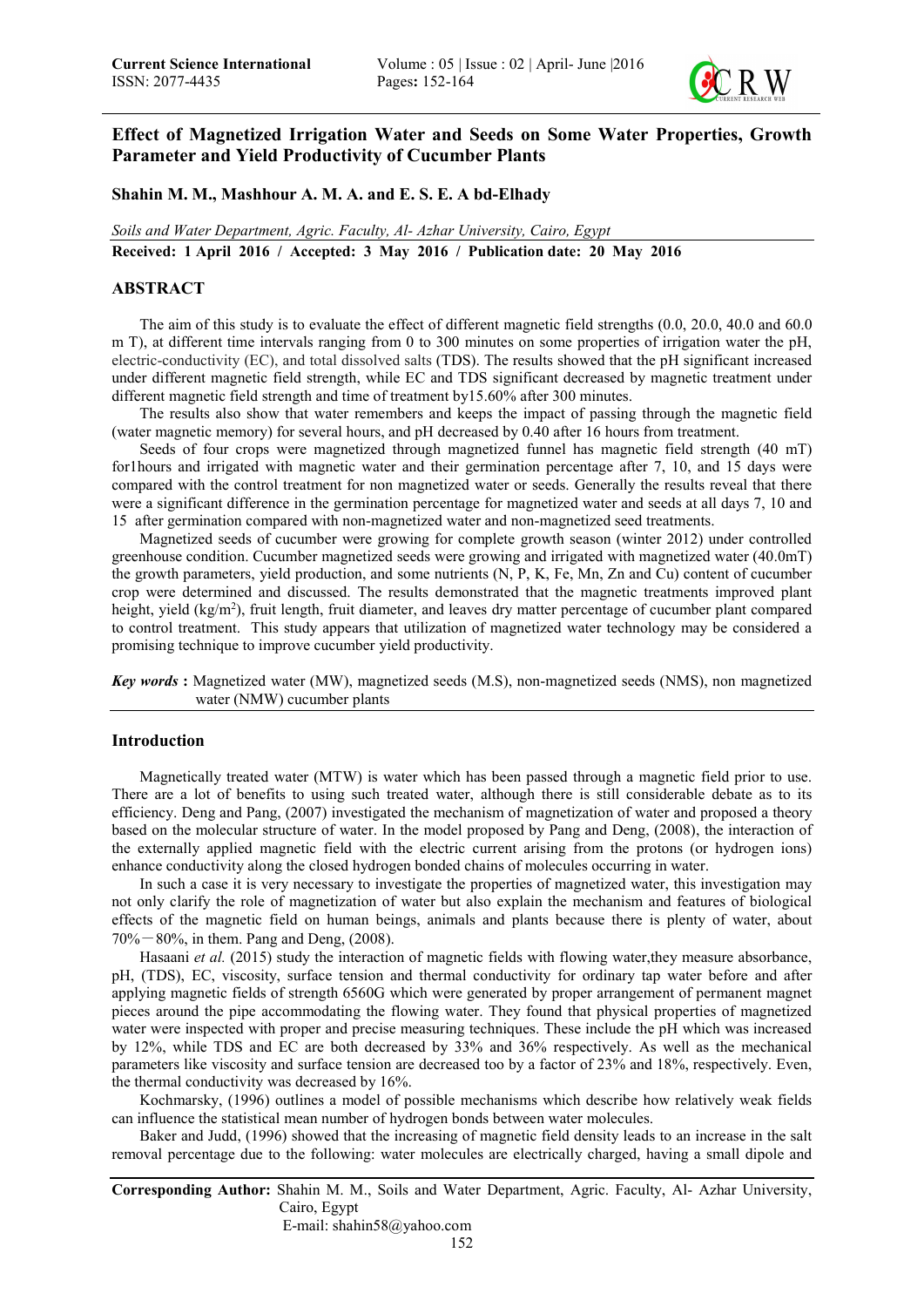thus a small dielectric constant. This dipole may be susceptible to the effects of exogenous electric and magnetic fields. The change in the electric dipole of water can result in change of the physical properties. Among those physical properties, are conductivity, TDS and pH.

Kotab, (2013) study the effect of using the magnetic water conditioner on some properties of water such as pH, TDS, and hardness. The results showed that the water flows through a closed loop, affected by magnetic field with flux density of 170 mT, the pH increased by 15.65% for 820 minutes of non-stop circulation. The increase in pH is divided to 93.5% for the first 360 minutes, and 6.5% for the last 460 minutes. The results also showed that TDS and Hardness of water are not affected by the magnetic water conditioner with flux density of 170 mT.

Biological benefits claimed include: increased commercial earliness of crops; increased yield; increased vitamin C, sugar and total acid content and increased flowering and fruit set (Pavlov *et al.,* 1983).

Physical methods of improving seed quality have been the subject of intense research. First successful attempts to improve quality of seeds by their exposure to magnetic or electromagnetic fields were carried out in the 1930s. Enhancement of seed vigor and germination of different species by treating seeds with magnetic or electromagnetic fields has been confirmed by many scientists (Martinez *et al*., 2000; Carbonell *et al*., (2008).

Hachicha *et al*. (2016) study the effect of electromagnetic treatment of saline water on seed germination of corn and the response of soil and potato crop irrigated with magnetic water. Results showed a significant increase in germination rate of corn seedlings watered with electromagnetic-treated saline water (EC =4 dS m-1), particularly when water was exposed to electromagnetic fields for 15 min. Also the results showed a significant increase in tuber yield when irrigated with electromagnetic treated water. Significant decrease of soil salinity (ECe), Na+ and Cl- contents of soils irrigated with electromagnetic treated saline water compared to the soils irrigated with non treated saline water. In contrast, the electromagnetic saline water treatment produced nonsignificant effect on tuber yield,  $Mg^{2+}$  and HCO<sub>3</sub>. However, the electromagnetic treatment of saline water increased significantly K+, N and P absorption in all tissues of potato and decreased significantly the adverse effects of saline water. Based on our results, electromagnetic treatment of saline water can reduce the negative effect of salinity on corn germination and potato crop and increase yield in about 10% under test conditions.

Vashisth and Nagarajan, (2008) reported that a 46-71% increase in chickpea seed vigor, a 58-90% improvement in seedling root length and a 25-47% increase in seedling dry weight by magnetic treatments.

Under Egyptian condition, application of magnetic technology is a new concept. Hilal and Hilal (2000) reported that full wheat germination of 100% was obtained after 6 days for magnetic treatment compared to a rate of 83% after 9 days for normal practice. Guo Liang et al., (1994) reported that magnetizing seeds is very efficient to increase the number of germinating seeds and to hasten the germination process.

Morejon *et al.* (2007) observed an increase in germination of Pinus tropicalis seeds from 43% in the control to 81% with magnetically treated water. Furthermore, they observed a marked improvement in seedling growth after germination due to the magnetically treated irrigation water. Hilal and Hilal (2000), working on tomatoes, pepper, cucumber and wheat seeds, and reported that there are an improvements in germination and seedling emergence when magnetically treated water and seeds were used. In particular, they observed that the germination of pepper seeds was higher with magnetically treated seeds compared to seeds with magnetically treated irrigation water. Cucumber seeds had the highest germination percentage when both irrigation water and seeds were magnetically treated. They also reported that tomato seeds responded more favorably to magnetically treated irrigation water than the magnetically treated seeds.

# Materials and Methods

The present investigation was carried out to study and evaluate:

#### *The effect of different magnetic field strengths, on some Chemical properties of magnetized irrigation water*

The pH, electric conductivity (EC), and total dissolved salts (TDS) at different time intervals ranging from 0 to 300 minutes to achieve this; study was layout in laboratory experiment. Three unites of closing loopy each one of it represents magnetic field strength (20, 40, and 60 mT). Each unit contest of a PVC pipe of length 150cm, this pipe joins two plastic reservoirs of a nominal volume of 50 liter (Figure1). One reservoir was used as a groundwater container, i.e., for groundwater before magnetization and the other reservoirs was to collect groundwater after being magnetized by static constant magnetic field as follows;(20.0, 40.0 and 60.0 mT). Control valve was also fitted into the PVC pipe for monitoring the flow rate of water as experimentally required.

A100S magnetic device (A100S device is a magnetic water conditioners (MWC), fixed on pipeline 1.5", shown in Photo 1. A100S is placed on the middle of the PVC pipe1.5". While the magnetic treated irrigation water pumping and recycling to pass through the magnetic device at different magnetic field strength, then water flows out from the magnetization region of the setup to the collecting reservoir for each magnetic field strength.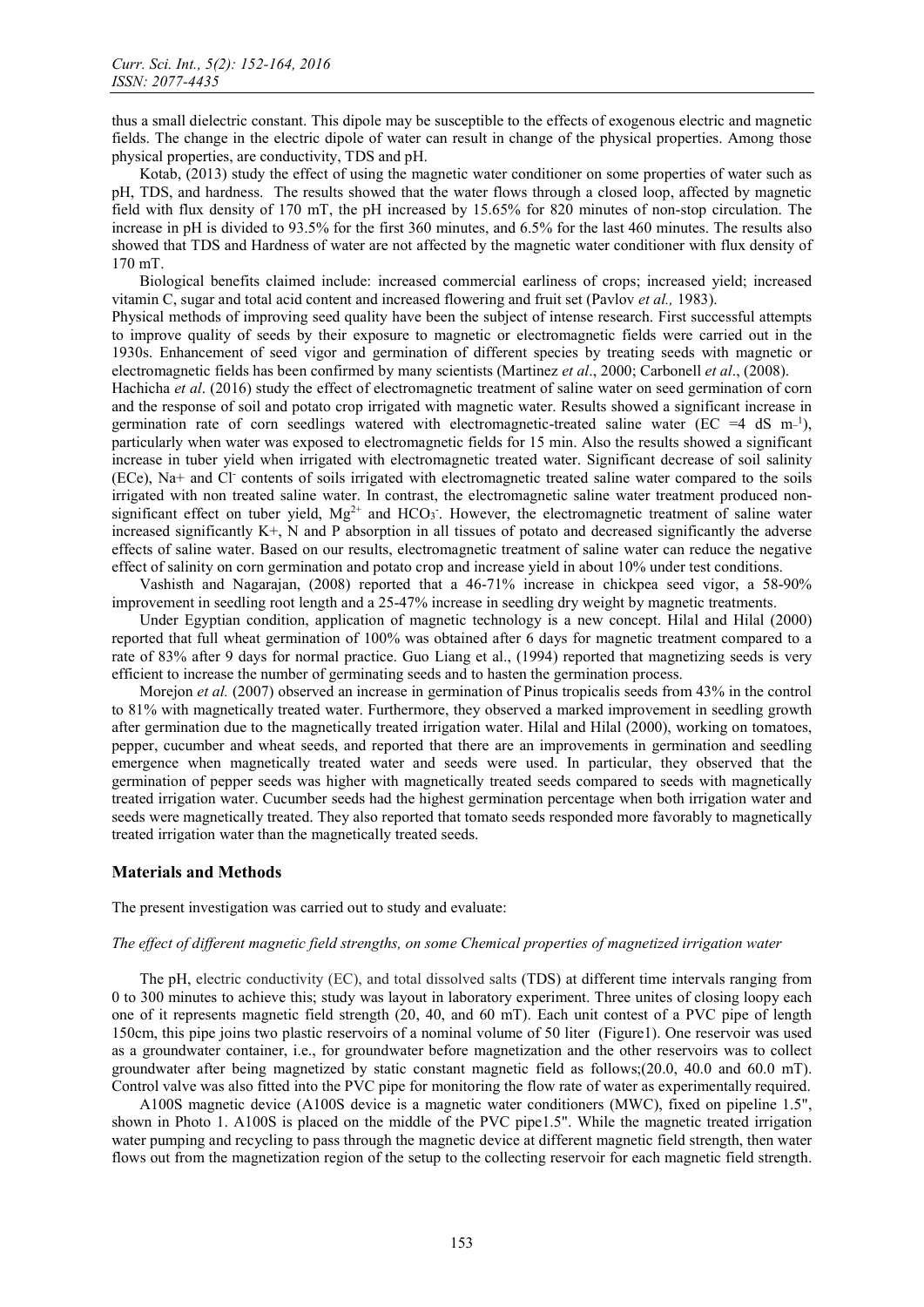The water parameters have been measured which is pH, EC and TDS taking reading every thirty minutes and the reading of each parameter replicated three times as shown in Table (1), and Figures 2, 3 and 4.

The EC and TDS have been measured by a EC/TDS meter, model HI9812. EC in (dS/m) and TDS in (ppm or mg/L), the pH values of the magnetized water samples were measured by a digital pH meter of model professional Benchtop pH BP3001.



Photo 1: The Magnetic water device (A100S).



Fig. 1: Diagram of the experimental performs a closed loopof circulation for the magnetic treated water.

*The effect of using magnetizing seeds and or magnetizing irrigation water on seed germination of some vegetative crops*

Under controlled greenhouse conditions at the farm of college of agriculture King Faisal University, (KSA) Seeds of four vegetative crops (tomato, eggplant, cucumber and squash), without visible defect, insect damage and malformation were selected and divided into four groups in a complete randomized design. Each group consists of three replicates of seed for each crop; 600 seeds of each tested crop were passed through a magnetic funnel with magnetic field strength (40mT), for one hour before soaking with irrigation water according to Aladjadjiyan, (2007).

Magnetic seeds (600 seeds) for each crop were divided into two sections, the namely of the sections were as follows:

Section a: The first 300 magnetic seeds (MS) soaking with magnetized water with field strength (40mT), three replicate each one hundred seeds, magnetic seeds and magnetic water (MS+MW)

Section b: The other 300 magnetized seeds irrigated with the normal groundwater, magnetic seeds and non magnetic water (MS+NMW),

By the same way the non magnetized seeds were divided into two sections:

Section c: Normal 300 seeds without magnetized treatment (three replicate) irrigated with magnetized water, non magnetic seeds and magnetic water, (NMS+MW).

Section d: Seeds (300 seeds) without magnetized treatment irrigated with normal groundwater was used as control treatment, non magnetic seeds and no magnetized water (NMS+NMW) control treatment. Each seeds treatment was sown in flats cell (100 cell size 3-3-10 cm) containing mix (2 soils: 1peatmoss). Under the controlled greenhouse condition for a period of 15 days, irrigation was provided as and when required. Data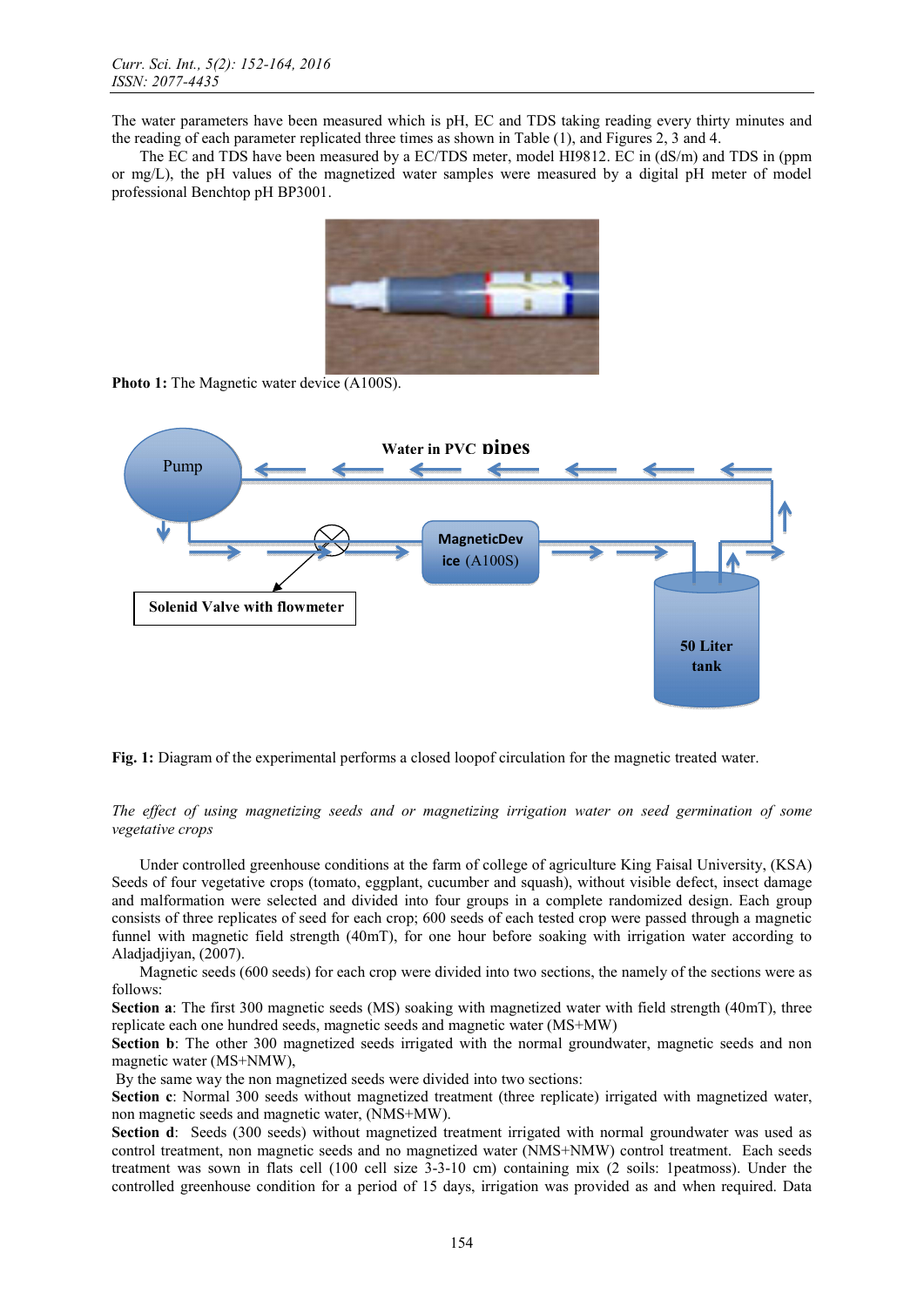obtained compared with the data obtained from the normal treatment (control), non treated grains and non treated water.





*The effect of using magnetizing water, on some growth parameters, macro and micronutrients content in shoots of cucumber plants*

 Field experiment was conducted through winter season (2012) to evaluate the effect of magnetizing irrigation water and or magnetizing cucumber seeds by magnetic field strength (40mT) under Al-Hassa Oasis kingdom of Saudi Arabia condition. Before commencement the experimental treatments, sample of soil was taken for chemical and mechanical analyses. Sample of irrigation water was also taken for chemical analysis by methods described by Cottenie *et al.*(1982) and Burt,(2004). The experimental design was complete randomized design. Treatments were assigned randomly in three replication according to the methods described by Gomez and Gomez, (1984), as shown in Fig. (2)

 To avoid the effect of lateral movement of irrigation water, the strips were isolated by borders of 1.0 meters in width. Cucumber seeds were sown in the proper sowing date and all agriculture practices were followed according to the recommendation of extension service. Irrigation system was surface drip irrigation system, took place every day.



Fig. 2. Illustrated a schematic diagram for the distribution of the experimental field treatments of cucumber plants effected by magnetized both seeds and irrigation water. (M.W)= magnetic water and Magnetic seeds=  $(MS)$  non magnetized water =  $(NMW)$  and non magnetic seeds =  $(NMS)$ .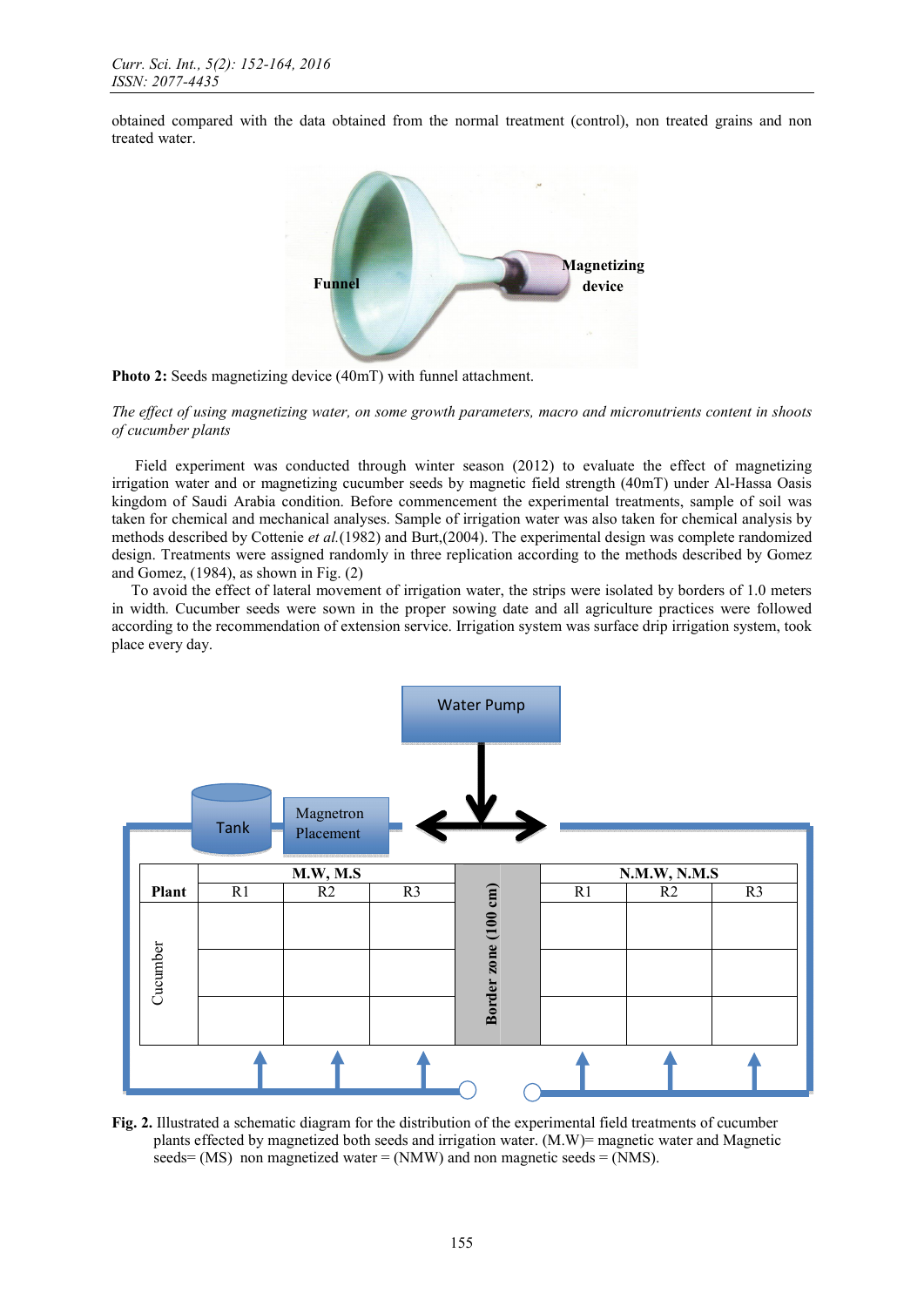After 45 days from sowing, shoot plant sample of cucumber was taken randomly from cucumber treated plants (magnetized seeds of cucumber irrigated by magnetized irrigation water) and from control treatment (non-magnetized seeds of cucumber irrigated by non magnetized irrigation water). The plant samples of each treatment were dried at 70 C<sup>0</sup> to constant weight, handily ground. Samples were wet ached with a mixture of perochloric and sulfuric acid (3:1). Micronutrients (Fe, Mn Zn, Cu) in the digest were measured in ppm by atomic absorption, spectrophotometer.

At harvest time after 45- days from sowing growth and developmental characteristics, including, plant height, number of leaves per plant, yield (kg/m<sup>2</sup>), yield (number of fruits/m<sup>2</sup>), fruit length (cm), fruit diameter (cm), days to 50% flowering and Leaves dry matter were calculated. The experimental soil, water and plant samples were analyzed according to the method described by Chapman and Pratt (1978).

The dry matter percentage was calculated according to (Henson *et al.,* 1981).

#### *Statistical Procedures*

All results were subjected to statistical analysis as a factorial experiment according to the method described by Gomez and Gomez (1984). The L.S.D. at 5% level of probability was used to calculate the significant differences between the mean values of treatments according to Snedecor and Cochran, (1981).

# Results and Discussions

### The effect of magnetic field strengths and time of treatments on some magnetized water chemical properties.

#### *The pH of magnetized water*

Data in Table (1) and Figure (3), illustrates the effect of different magnetic field strengths on the pH values, of recirculated water versus the time of circulation. Before circulation that identified to be the pH value was 7.24. The pH is significantly increased by increasing the circulation time over 300 minutes of non-stop circulation the pH values reaches to 7.77, 7.79, and 7.85 compared with the initial pH value 7.24 of untreated irrigation water. The relative increase was 7.32%, 6.60, and 7.43% for 20.0, 40.0, and 60.0 mT respectively; with 5.80% relative increase for the mean treatments.

|                  | u vuunviiw. |                   |                         |              |        |          |           |                         |                   |       |                         |           |                     |                     |           |
|------------------|-------------|-------------------|-------------------------|--------------|--------|----------|-----------|-------------------------|-------------------|-------|-------------------------|-----------|---------------------|---------------------|-----------|
| Chara.           |             |                   | pΗ                      |              |        |          |           | EC                      |                   |       | <b>TDS</b>              |           |                     |                     |           |
| Time of          |             |                   | Magnetic Field Strength |              |        |          |           | Magnetic Field Strength |                   |       | Magnetic Field Strength |           |                     |                     |           |
| <b>Treatment</b> | $\Omega$    | 20                | 40                      | 60           | Mean   | $\theta$ | 20        | 40                      | 60                | Mean  | $\Omega$                | 20        | 40                  | 60                  | Mean      |
| minutes          | mT          | mT                | mT                      | mT           |        | mT       | mT        | mT                      | mT                |       | mT                      | mT        | mT                  | mT                  |           |
| 00.0             | 7.24        | 7.24t             | 7.24t                   | 7.24         | 7.24   | 2.82 a   | 2.82 a    | 2.81 a                  | 2.81 a            | 2.82  | 1798.00 a               | 1798.00   | 1798.00 a           | 1798.00 a           | 1798.00A  |
|                  |             |                   |                         |              | K      |          |           |                         |                   | A     |                         | a         |                     |                     |           |
| 30.0             | 7.24        | $7.28$ s          | 7.31r                   | 7.34         | 7.29J  | 2.81 a   | 2.78 b    | 2.68ef                  | 2.69de            | 2.74  | 1798.00 a               | 1780.00   | 1715.00             | 1719.00             | 1753.00   |
|                  |             |                   |                         | a            |        |          |           |                         |                   | B     |                         | b         | de                  | de                  | B         |
| 60.0             | 7.24        | 7.34q             | 7.37 p                  | 7.39         | 7.34 I | 2.81 a   | 2.75c     | 2.63h                   | 2.64gh            | 2.71  | 1798.00 a               | 1762.00   | 1680.00 g           | 1690.00fg           | 1732.50   |
|                  |             |                   |                         | $\mathbf{o}$ |        |          |           |                         |                   | C     |                         | c         |                     |                     | C         |
| 90.0             | 7.24        | 7.42 n            | 7.45m                   | 7.48         | 7.40   | 2.81a    | $2.57$ ij | 2.55 k                  | $2.56$ jk         | 2.62  | 1798.00 a               | 1680.00   | 1635.00             | 1640.00             | 1688.25   |
|                  |             |                   |                         |              | H      |          |           |                         |                   | D     |                         | g         | hi                  | hi                  | D         |
| 120.0            | 7.24        | 7.491             | 7.57k                   | 7.56         | 7.47   | 2.81 a   | 2.70d     | 2.501                   | 2.511             | 2.63  | 1798.00 a               | 1728.00   | 1600.00ik           | 1609.00 i           | 1683.75   |
|                  |             |                   |                         | k            | G      |          |           |                         |                   | D     |                         | d         |                     |                     | D         |
| 150.0            | 7.42        | 7.59i             | 7.64 i                  | 7.66         | 7.53   | 2.81 a   | 2.67f     | 2.46 <sub>n</sub>       | 2.48m             | 2.61  | 1798.00 a               | 1709.00   | 1575.001            | 1588.00             | 1667.50   |
|                  |             |                   |                         | h            | F      |          |           |                         |                   | E     |                         |           |                     | kl                  | E         |
| 180.0            | 7.24        | 7.63 i            | $7.68$ g                | 7.85         | 7.60   | 2.81a    | 2.65 f    | 2.38 <sub>n</sub>       | 2.40 <sub>m</sub> | 2.56  | 1798.00 a               | 1695.00 f | 1525.00             | 1536.00             | 1638.50   |
|                  |             |                   |                         | a            | E      |          |           |                         |                   | F     |                         |           | m                   | m                   | F         |
| 210.0            | 7.24        | 7.68 <sub>g</sub> | 7.74ef                  | 7.85         | 7.63   | 2.81a    | 2.58g     | $2.31\,\mathrm{p}$      | 2.33 <sub>o</sub> | 2.51  | 1798.00 a               | 1648.00   | 1480.00n            | 1493.00 n           | 1604.75   |
|                  |             |                   |                         | a            | D      |          |           |                         |                   | G     |                         |           |                     |                     | G         |
| 240.0            | 7.24        | 7.73 f            | 7.76cd                  | 7.85         | 7.65   | 2.81a    | 2.55 i    | 2.26r                   | 2.28q             | 2.48  | 1798.00 a               | 1630.00 i | 1445.00 p           | $1460.00 \text{ o}$ | 1583.25   |
|                  |             |                   |                         | a            | C      |          |           |                         |                   | H     |                         |           |                     |                     | H         |
| 270.0            | 7.24        | 7.75de            | 7.78bc                  | 7.85         | 7.65   | 2.81 a   | 2.51k     | 2.20u                   | 2.21u             | 2.43  | 1798.00 a               | 1605.00 i | $1405.00 \text{ a}$ | $1412.00 \text{ a}$ | 1555.00 I |
|                  |             |                   |                         | a            | B      |          |           |                         |                   | T     |                         |           |                     |                     |           |
| 300.0            | 7.24t       | 7.77c             | 7.79b                   | 7.85a        | 7.66A  | 2.81 a   | $2.47$ mn | 2.11w                   | 2.13v             | 2.38J | 1798.00 a               | 1583.001  | 1351.00 r           | 1364.00 г           | 1524.00J  |
| Mean             | 7.24        | 7.54 C            | 7.58 B                  | 7.63         | 7.50   | 2.81A    | 2.64B     | 2.45D                   | 2.46C             | 2.59  | 1798.00A                | 1692.55B  | 1564.46D            | 1573.55C            | 1657.14   |
|                  | D           |                   |                         | A            |        |          |           |                         |                   |       |                         |           |                     |                     |           |
| LSD at           | A           |                   | 0.006                   |              |        | А        |           | 0.008                   |                   |       | A                       |           |                     | 6.99                |           |
| $5\ \%$          | B           |                   | 0.003                   |              |        | B        | 0.005     |                         |                   |       | B                       |           |                     | 4.22                |           |
|                  | AxB         |                   | 0.011                   |              |        | AxB      | 0.016     |                         |                   |       | AxB                     |           |                     | 13.98               |           |

Table 1: The effect of different magnetic field strengths on pH, EC and TDS of magnetized water under different time of treatments

*Within each column, means with the same letter are not significantly different (* $p \le 0.05$ *).* 

One can explain the result as; when water flows through the magnetic field, the nuclei of its atoms are polarized, this polarization makes the atoms behave as tiny magnets with north and south poles. The net results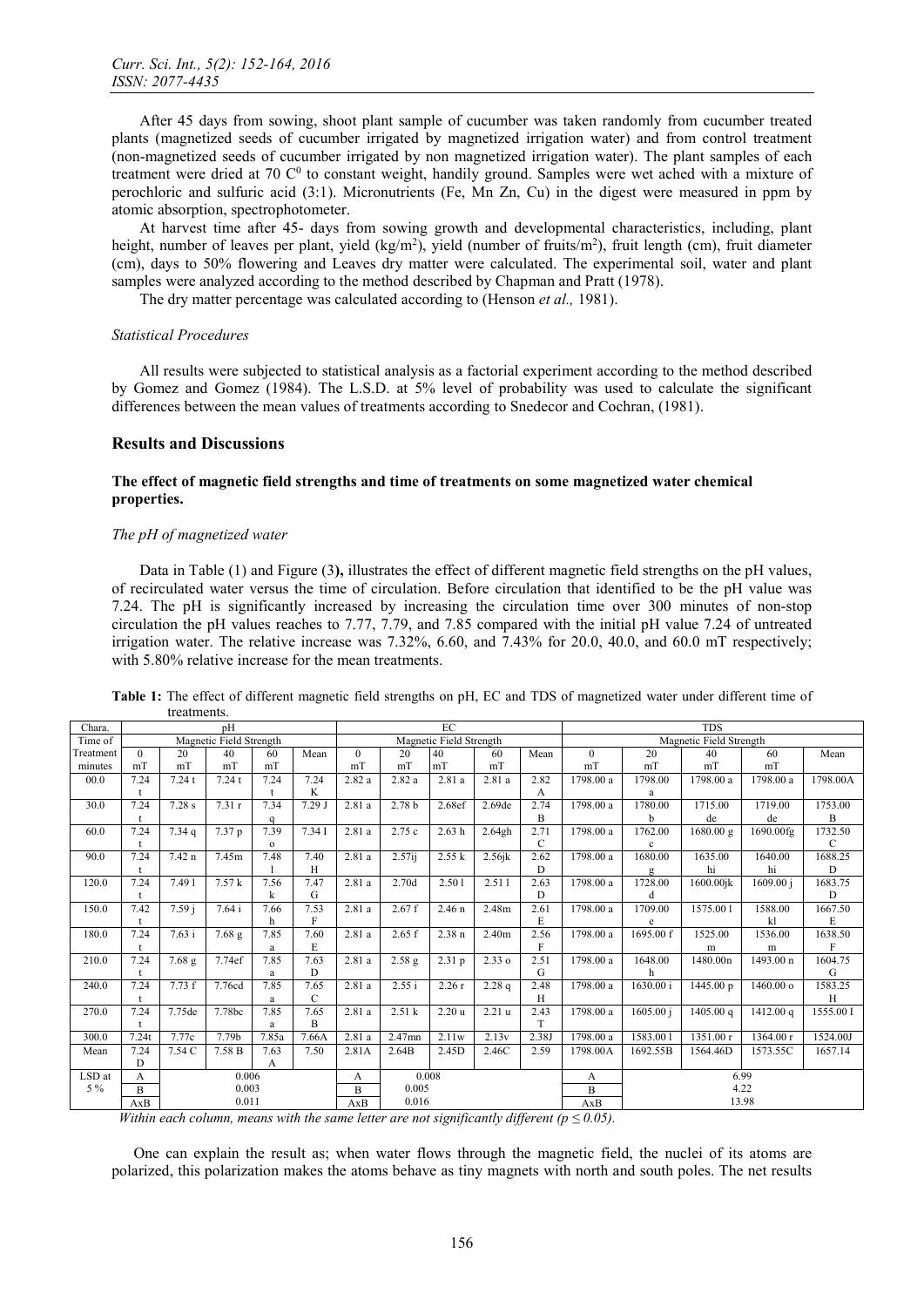are; increment in the pH value as a result of polarization and uniform arrangement of atoms as a result of the creating poles. Increasing the circulation time increases the residence time at which water is subjected to the magnetic field, which gives the atoms enough time for more polarization and more uniformity in the arrangement of atoms, Kotb, (2013).

The pH increases 0.41 during the first initial 240 minutes of circulation, this increment represents 97.41% from the total increase achieved. While the pH increases 0.01 during the last 60 minutes of circulation, this increment represents 2.59% from the total increase achieved. One can say that; the first 240 minutes of circulation divided the behavior of pH into two sections; the first section is from 0 to 240 minutes at which the pH increases with noticeable values, the second section is from 240 to 300 minutes at which the pH increases with very small values. This phenomenon needs to define the term saturation time according to Kotb, (2013) and it may be defined as; the circulation time through the magnetic water conditioner for maximum increase in the pH value. Consequently, for the circulation time less than the saturation time one can define that the water is in the state of sub-saturation, while for circulation times greater than the saturation time the water is the saturation as illustrated in Figure (3),which is defined as the magnetized water Saturation curve. These results were in a good agreement with that obtained by Rameen and Younes, (2011), Hasaani, *et al*. (2015) and Kotb, (2013). They concluded that when water is magnetized, chemical parameters such as TDS and EC experienced degradation of 33% and 36%, respectively. On the other hand, the pH parameter showed an upgrade of 12%.



Fig. 3: Effect of different magnetic field strength and time treatment on pH value of magnetized water.

#### *The EC and TDS of magnetized water*

The results of magnetized water EC dSm<sup>-1</sup>, and TDS (ppm) were decreased after the water had been exposed to a magnetization under different magnetic field strengths (20, 40, and 60.0 mT) compared with control treatment (0.0 mT). Since EC is related to the parameter TDS, therefore, after applying different magnetic field both EC and TDS were reduced as shown in Figure (4). The percentage decrease of EC values were amounted to 12.41%, 25.18%, and 24.47%, as a result of applying different magnetic field of strengths 20.0, 40.0, and 60.0mT, respectively.

The corresponding percentage decrease of TDS (ppm) values of magnetized water were 11.96%, 24.86%, and 24.14%, as a result of applying different magnetic field strengths; 20.0, 40.0, and 60.0mT, respectively compared with control treatment (0.0 time and 0.0mT) as shown in Figure (5). These results are in good a agreement with the results obtained by Hasaani, et al, (2015), who concluded that the TDS's were decreased after the water had been exposed to a magnetic field . Since EC is related to the parameter TDS, therefore after applying a magnetic field both EC and TDS were reduced. The percentage decrease in EC and TDS amounted to 36% and 33%, respectively. As a result of applying a magnetic field of strength 6560G. On contrast, Kotb, A. (2013); found that over the 820 minutes of circulation through the magnetic water conditioner, the TDS of water does not affected by recirculation through the magnetic water conditioner.

#### *Water magnetic memory*

The data in Figure (6) illustrates the effect of storage and isolation of magnetized water (with pH of 7.850, after 300 minutes of recirculation through the magnetic water conditioner 60 mT) from atmospheric air on the pH value of magnetized water, which is measured six times taking one sample each four hours for measurement. The total storage objective time is 24 hours; figure (6) shows that the variation on the pH values of storage water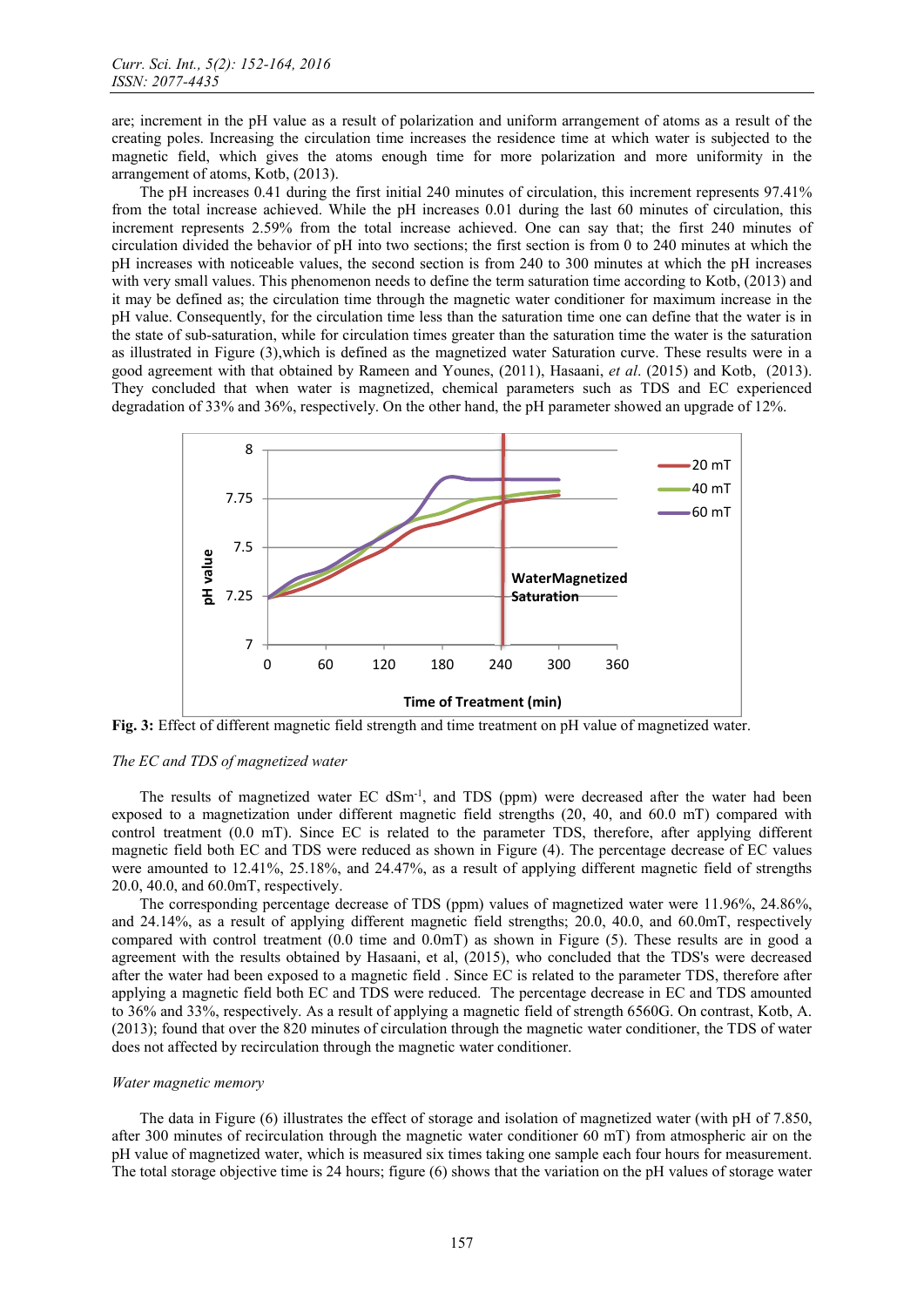with time. As shown the water remember and keep the impact of passing through the static magnetic field (60mT) for 300 minutes; it is noticed that the water's pH decreases slightly while maintaining high pH value,7.850, after 4.0 hours, then water memory continues to forget the magnetic impact to be with pH of 7.27 over the 24 hours. One can deduce that; for 0.61 pH increase in 300 minutes, the pH decreases 0.580 in 24 hours and the pH reached to 7.27.

 This phenomenon needs to define the term (water memory) and it may be defined as; the time at which the magnetized water remember the impact of magnetic field. The pH value may be considered as the (water memory meter), according to Kotb, (2013).



Fig. 4: Effect of different magnetic field strength and time treatment on EC (dsm-1) value of magnetized water.



Fig. 5: Effect of different magnetic field strength and time treatment on TDS (ppm) value of magnetized water



Fig. 6: The effect of time after magnetization on pH value of magnetized water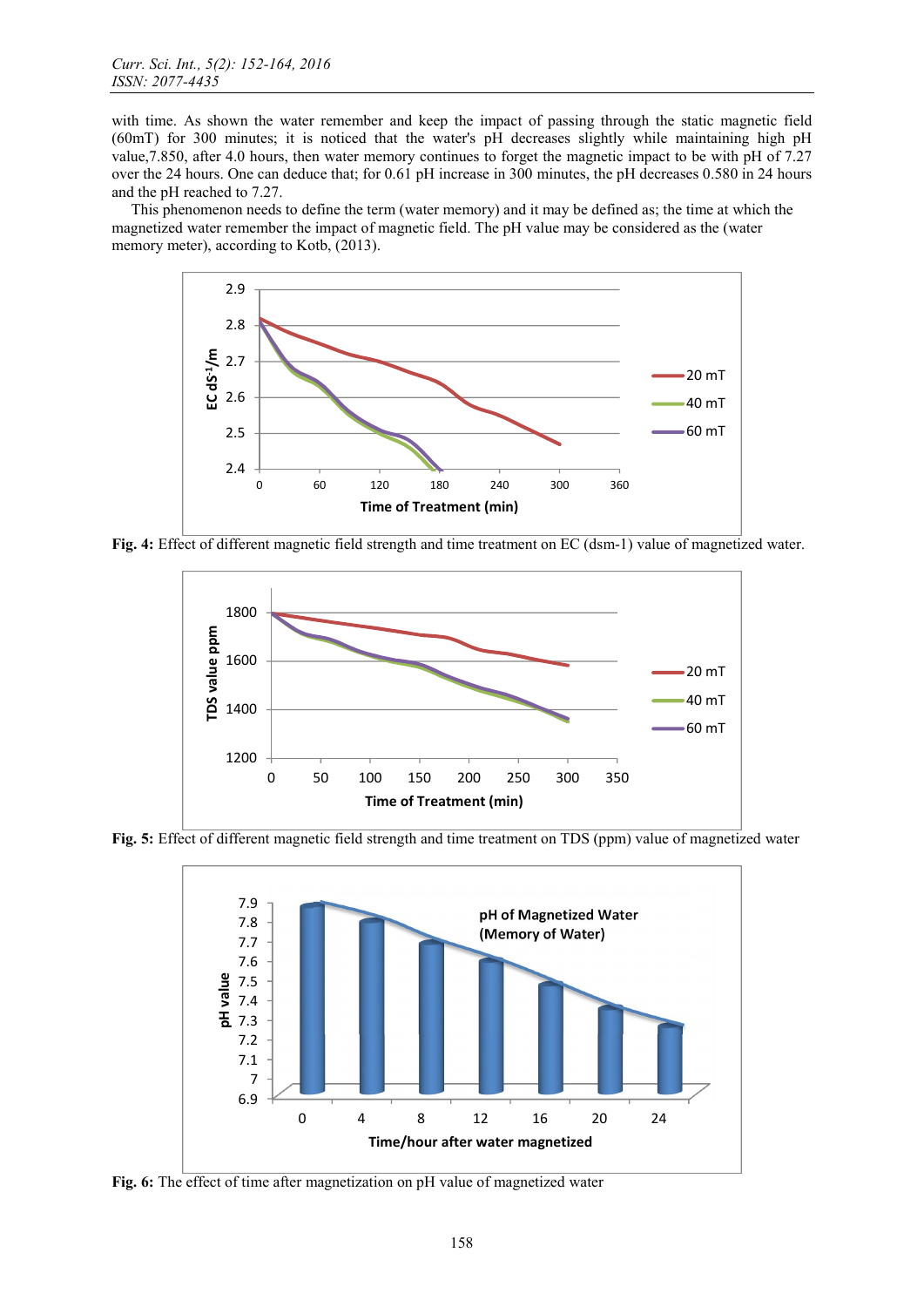#### Effect of static magnetic field (40mT) on some chemical properties of magnetized irrigation water

The main soluble salts of irrigation water components of  $Ca^{2+}$ ,  $Mg^{2+}$ , Na<sup>+</sup>, and K<sup>+</sup> minerals. Calcium ( $Ca^{2+}$ ) and magnesium (Mg<sup>2+</sup>) ions caused hardness of water, in addition to dissolved metals, carbonates  $CO_3$ bicarbonates  $HCO<sub>3</sub>, Cl<sup>-</sup>,$  and sulfates  $SO<sub>4</sub><sup>-</sup>$  as dominated soluble salts.

 The data in Table (2), were illustrated the effect of magnetic treatment of irrigation water by static magnetic field (40mT) on some chemical water properties. It's clearly that the EC of magnetized water significantly decreased by magnetic treatment at 40.0mT compared with the control treatment (0.0 mT). Also the TDS values give the same trend of EC values. The obtained result of pH was done affected significantly increased by magnetic treatment at 40.0mT when compared with the control treatment (0.0 mT). Regarding to the effect of magnetic treatment on soluble cations  $(Ca^{2+}, Mg^{2+}, Na^+, and K^+$  meq.l<sup>-1</sup>), the data revealed that all soluble cations accept for  $K^+$  in magnetized water were significantly decreased by magnetic treatment at  $(40.0\text{mT})$ compared with the control treatment  $(0.0 \text{ mT})$ . For soluble anions  $(HCO_3)$ , Cl,  $SO_4$ <sup>2-</sup> meq.L<sup>-1</sup>) there were significant decreases by magnetized water at 40.0mT compared with the control treatment (0.0 mT).

 Several studies demonstrated that magnetic water treatment (MWT) influences molecular and physicochemical properties of water that alter the quality of water. The origin of physical and chemical modulations of water molecules under magnetic treatment is the alteration of water nucleus; Cai, *et al*.(2009); Coey, and Cass, (2000).

| Characteristics              | Non-magnetized water0.0 mT | Magnetized water 4 0.0 mT | LSD at 5% |  |  |  |  |  |  |
|------------------------------|----------------------------|---------------------------|-----------|--|--|--|--|--|--|
| $EC$ (dS/m)                  | 2.809 A                    | 2.557 B                   | 0.13      |  |  |  |  |  |  |
| $TDS$ (mg/L)                 | 1798.333 A                 | 1632.00 B                 | 1.44      |  |  |  |  |  |  |
| pH                           | 7.380A                     | 7.420 A                   | 0.03      |  |  |  |  |  |  |
| Soluble Cations, meq/L       |                            |                           |           |  |  |  |  |  |  |
| $Ca^{2+}$                    | 7.940 A                    | 7.060 B                   | 0.025     |  |  |  |  |  |  |
| $Mg^{2+}$                    | 4.360 A                    | 4.190 B                   | 0.05      |  |  |  |  |  |  |
| $Na+$                        | 14.903 A                   | 13.410 B                  | 0.038     |  |  |  |  |  |  |
| $K^+$                        | 0.900 A                    | 0.890A                    | N.S       |  |  |  |  |  |  |
| Soluble Anions, meg/L        |                            |                           |           |  |  |  |  |  |  |
| CO <sub>3</sub> <sup>2</sup> |                            | -----                     | ----      |  |  |  |  |  |  |
| HCO <sub>3</sub>             | 4.460 A                    | 4.150 B                   | 0.03      |  |  |  |  |  |  |
| Cl <sup>2</sup>              | 10.003 A                   | 9.600 B                   | 0.04      |  |  |  |  |  |  |
| SO <sub>4</sub> <sup>2</sup> | 13.640 A                   | 11.850 B                  | 0.012     |  |  |  |  |  |  |
|                              | Micronutrients, mg/L       |                           |           |  |  |  |  |  |  |
| Fe                           | 0.072A                     | 0.567A                    | N.S       |  |  |  |  |  |  |
| Mn                           | 0.017A                     | 0.126A                    | N.S       |  |  |  |  |  |  |
| Zn                           | 0.045A                     | 0.315 A                   | N.S       |  |  |  |  |  |  |
| Cu                           | 0.012A                     | 0.084A                    | N.S       |  |  |  |  |  |  |

Table 2: Some chemical properties of the irrigation water before and after magnetizing treatment by magnetic field strength  $(40mT)$ 

*Within each column, means with the same letter are not significantly different (* $p \le 0.05$ *).* 

The effects of magnetic treatment on irrigation water include increasing the number of crystallization centers and the altering the free gas content, Bogatin *et al*. (1999). Both effects improve the quality of irrigation water. Irrigation with magnetically treated water is the most effective for soils with high sodaic content (Bogatin *et al*., 1999).

# Effect of static magnetic field (40mT) on some chemical and physical properties of soil used before and after irrigation with magnetized water

The data in Table (3), shown some soil chemical and physical properties before and after irrigation with magnetized water (40.0 mT). In the current study, the data revealed that soil salinity expressed EC dSm<sup>-1</sup>was significantly decreased after irrigation by magnetized water of strength (40.0mT) compared with the soil EC value before irrigated with magnetized water. The soil EC values were 2.81and 1.991 before and after Irrigation with magnetized water respectively. These results are in a agreement with that obtained by Hachicha *et al*., (2016), who found that the electromagnetic treatment of saline irrigation water caused significant decrease of soil salinity (EC), Na+ and Cl<sup>-</sup> contents of soils irrigated with electromagnetic treated saline water compared to the soils irrigated with non treated saline water. On the other hand the pH value of soil irrigated with magnetized water was slightly increased compared with its value before irrigation, this attributed to the buffer action of soil which resist the pH change.

Soluble soil cations and anions in (soil extract 1:1) under using the magnetized irrigation water are presented in (Table 3). There are significant differences in soluble soil cations and anions as result of the irrigated soil with magnetized water. Soluble soil cations of  $Ca^{2+}$ ,  $Mg^{2+}$ , and Na<sup>+</sup>, except of K<sup>+</sup>, were significantly decreased by adding the magnetized irrigation water to soil. The soluble  $K^+$ , ion didn't affect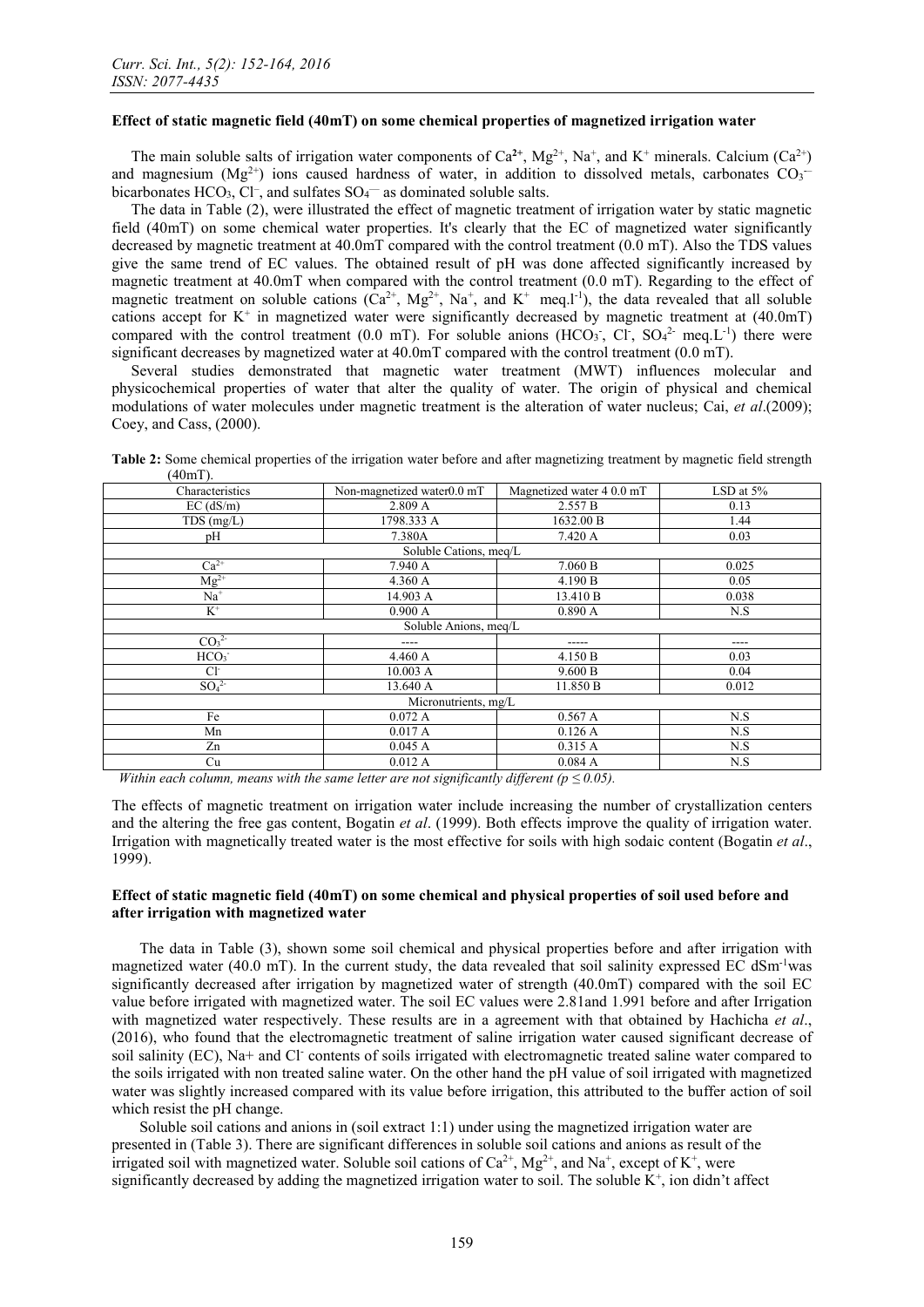significantly by irrigation with magnetized water. It was found that soil soluble Na<sup>+</sup> was significantly decreased from 15.53 meq.<sup>1-1</sup> before irrigation with magnetized to 8.57 meq.1<sup>-1</sup>, using non magnetized water. These results are harmonious with those obtained by Mohamed and Ebead, (2013), who found that soil soluble  $Na<sup>+</sup>$  was decreased by using magnetized water for irrigation.

Regarding to the physical properties, the data in Table (3) shown that particle size distribution% of soil has no any significantly differences by using magnetized water for irrigation.

| Characters                                          | EC<br>$dcm^{-1}$ | pH         | Soluble Cations<br>$(mmol kg-1)$ |           |            | Soluble anions<br>$(mmol kg-1)$ |                 |                  | Particle Size distribution<br>$(\%)$ |                 |             | Soil<br>Texture |           |               |
|-----------------------------------------------------|------------------|------------|----------------------------------|-----------|------------|---------------------------------|-----------------|------------------|--------------------------------------|-----------------|-------------|-----------------|-----------|---------------|
| Treatments                                          |                  |            | $Ca2+$                           | $Mg^{2+}$ | $Na+$      | $K^+$                           | CO <sub>3</sub> | HCO <sub>2</sub> | Cl                                   | SO <sub>4</sub> | Sand        | Silt            | Clay      |               |
| Soil before<br>irrigation<br>with magnetic<br>water | 2.633<br>A       | 7.353<br>B | 9.37 A                           | 1.19<br>A | 15.53<br>А | 0.383<br>А                      | 0.0             | 7.007<br>A       | 13.727<br>А                          | 5.65<br>А       | 82.123<br>A | 8.52<br>А       | 9.36<br>A | Sandy<br>Loam |
| Soil after<br>irrigation<br>with magnetic<br>water  | .907<br>B        | 7.40<br>А  | 9.06<br>A                        | 0.99<br>B | 8.57<br>B  | 0.48<br>А                       | 0.0             | 5.810<br>B       | 10.947<br>B                          | 1.28<br>B       | 82.121<br>A | 8.53<br>А       | 9.34<br>A | Sandy<br>Loam |
| LSD at $\%%$                                        | 0.026            | 0.038      | N.S                              | 0.025     | 0.066      | N.S                             |                 | 0.057            | 0.131                                | 0.043           | N.S         | N.S             | N.S       |               |

Table 3: Some chemical and physical analysis of soil used before and after irrigated with magnetic water treatment (40mT)

*Within each column, means with the same letter are not significantly different (* $p \le 0.05$ *).* 

# Effect of static magnetic field (40mT) of Seeds and irrigation water on seed germination percentage of some vegetative crops, (tomato, eggplant, cucumber, and squash)

Many of the germinating seeds might fail to emerge especially under stress conditions. Saline soil or saline water and both are the most important factors that affect on seeds germination. For this reason it's important to apply magnetic seeds treatment for improved seeds germination of different corps.

As shown in Table (4), data obtained clarify the effect of magnetic technologies for seeds or irrigation water by static magnetic field (40mT) at different time of germination 7, 10, 15 days from sowing seeds of tomato, eggplant, cucumber, and squash crops were magnetized it's seeds or non and irrigated with or without magnetic water. Results indicate that magnetization of both seeds and water caused significant increased seeds germination as compared with control or to every treatment sole.

Full germination percentage100% for all seeds of the four crops were obtained after 15 days from sowing for magnetic water and magnetic seeds together compared with 80, 77, 88 and 87 % for tomato, eggplant, cucumber and squash respectively after 15 days from sowing as compared with control treatment.

Data also manifested that the magnetized seeds irrigated by non magnetized water for any test crop caused significant increase in germination percentage at any period of germination compared with the control treatment. The germination percentage was about 56, 52, 59 and 57 respectively for tomato, eggplant, cucumber, and squash crops compared with 33.33, 30.0, 36.0 and 34 for control treatment after 7 days for germination. These trend is true for all germination period of 7, 10, and 15 days and for all crops.

Regarding the effect of magnetic treatments of seeds or irrigation water the data in Table (4) reveal that the cucumber plant gave better results compared with other vegetative crops.

These results are in agreement with that obtained by Hilal and Hilal, (2000), who found that magnetic treatment of seeds and water caused a full germination rate of 100 % after 6 days from sowing compared to only 83% germination after 9 days from sowing for untreated wheat grains. In this regard, Martinez *et al*.(2009), one of the possible explanation of observed positive effect of magnetic treatment could be found in paramagnetic properties of some atoms in plant cells and pigments, i.e. chloroplasts. Magnetic properties of molecules determine their ability to absorb the energy of magnetic field, then transform it into other kind of energy and transfer this energy later to other structures in plant cells, thus activating them.

# Effect of magnetic field (40mT) of irrigation water and seed of cucumber on cucumber growth parameters

 Data in Table (5) reveal the effect of irrigation with magnetized water and magnetized seed of cucumber plants on plant growth parameters. Data illustrate that except for number of leaves, all growth parameter; the plant height (cm), days to 50% flowering, yield (kg/m<sup>2</sup>), yield (number of fruits/m<sup>2</sup>), leaves dry matter % yield (number of fruits/m<sup>2</sup>), fruit length (cm), and germination percentage (%) of cucumber plants were improved significantly by using irrigation water and magnetized seeds as compared to the control treatment (untreated seeds and untreated water through the growing season), where's the vegetative characteristics increased linearly in response to magnetic treatment of irrigation water or seeds of cucumber plants. Similar enhancing effect of magnetized irrigation water were reported on gladiolus plants Khattab *et al.*( 2000), celery and snow peas plants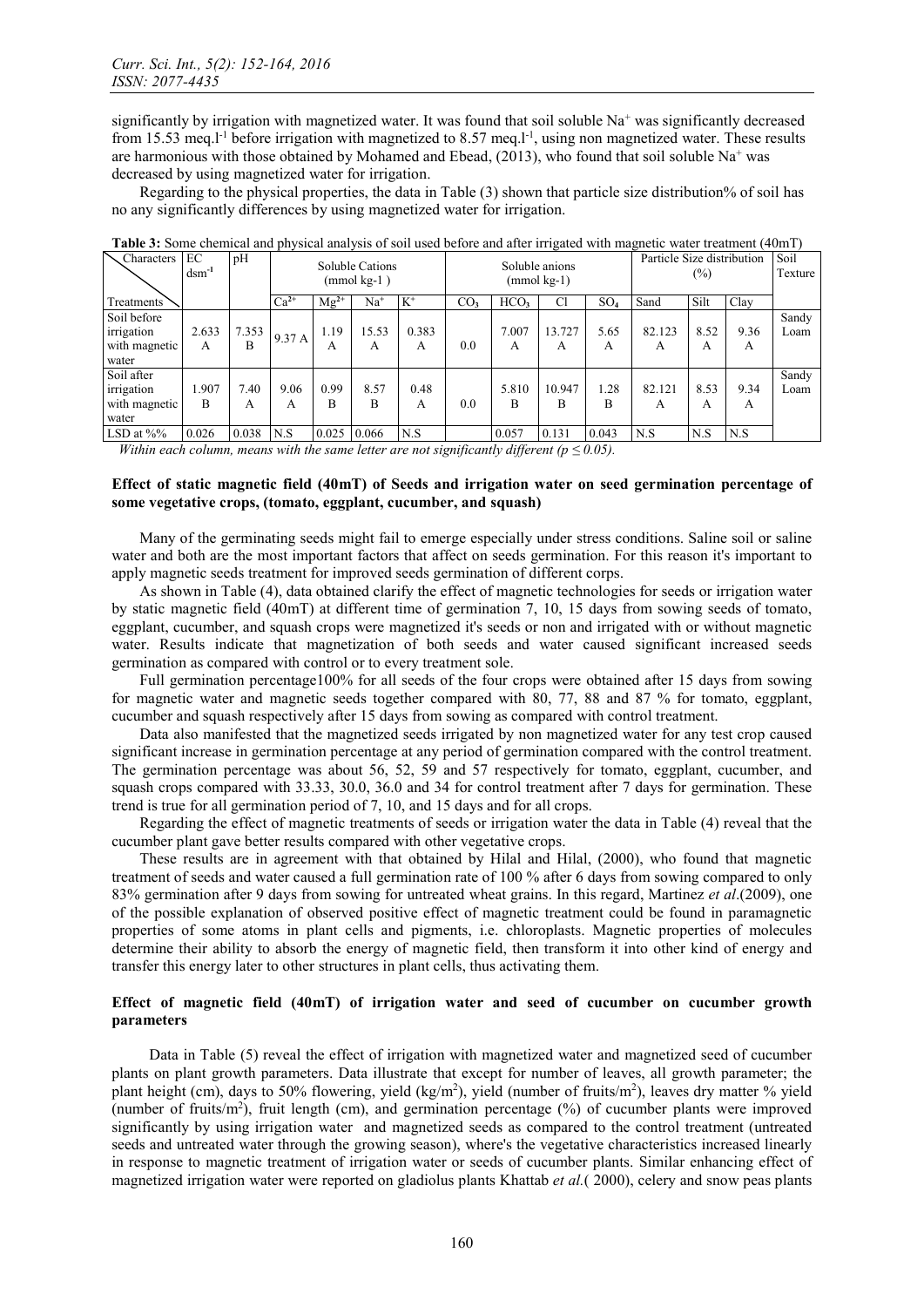Maheshwari and Grewal, (2009) and flax Abdul Qados and Hozayn, (2010). On the other hand, the same trend was found in response to pre-sowing seeds by Rochalska, (2008) on sugar beet, Carbonell *et al.* (2011) on pea. In addition, Ghaffoor *et al.* (2003) on onion, Ayeni, (2010) on tomato and eggplant reached to gradually increase in vegetative characteristics.

| Treatment                                |                |                                                | Tomato                |         | Age plant       |                       |                    |                  |  |  |  |
|------------------------------------------|----------------|------------------------------------------------|-----------------------|---------|-----------------|-----------------------|--------------------|------------------|--|--|--|
|                                          |                |                                                | Seedling counts after |         |                 | Seedling counts after |                    |                  |  |  |  |
|                                          | $\tau$<br>Days | 10<br>Days                                     | 15<br>Days            | Mean    | $\tau$<br>Days  | 10<br>Days            | 15<br>Days         | Mean             |  |  |  |
| Normal seeds and<br>normal water         | 33.33 j        | 55.00 hi                                       | 80.00 e               | 56.11D  | 30.00k          | 51.00 i               | 77.00 f            | 52.67D           |  |  |  |
| Normal seeds and<br>Magnetized water     | 54.00 i        | 73.00 f                                        | 86.00 d               | 71.00 C | 47.33j          | 71.00 g               | 85.33e             | 67.89C           |  |  |  |
| Magnetized seeds and<br>Magnetized water | 61.00 g        | 98.00 b                                        | 100.00a               | 86.33 A | 59.00h          | 91.00 c               | 100.0a             | 83.33A           |  |  |  |
| Magnetized seeds and<br>normal water     | 56.00h         | 90.00c                                         | 97.00b                | 81.00 B | 52.00 i         | 87.00 d               | 94.00 <sub>b</sub> | 77.67B           |  |  |  |
| Mean                                     | 51.08C         | 79.00 B                                        | 90.75 A               | 73.61   | 47.08C          | 75.00B                | 89.08A             | 70.39            |  |  |  |
|                                          | A              |                                                | 0.74                  |         | A               |                       | 0.81               |                  |  |  |  |
| LSD at 5%                                | B              |                                                | 0.64                  |         | $\mathbf B$     | 0.69                  |                    |                  |  |  |  |
|                                          | AB             |                                                | 1.28                  |         | AB              | 1.39                  |                    |                  |  |  |  |
| Treatment                                |                |                                                | Cucumber              |         |                 | Squash                |                    |                  |  |  |  |
|                                          |                | Seedling counts after<br>Seedling counts after |                       |         |                 |                       |                    |                  |  |  |  |
|                                          | $\overline{7}$ | 10                                             | 15                    | Mean    | $\tau$          | 10                    | 15                 | Mean             |  |  |  |
| Normal seeds and                         | Days           | Days<br>57.00 i                                | Days<br>88.00 e       | 60.33D  | Days<br>34.00 i | Days                  | Days<br>87.00 d    | 59.00 D          |  |  |  |
| normal water                             | 36.00 i        |                                                |                       |         |                 | 56.00 g               |                    |                  |  |  |  |
| Normal seeds and<br>Magnetized water     | 56.00 i        | 80.00 f                                        | 93.00 d               | 76.33 C | 53.00 h         | 80.00 e               | 91.00 c            | 74.67 C          |  |  |  |
| Magnetized seeds and<br>Magnetized water | 68.00 g        | 99.00<br>ab                                    | 100.0a                | 89.00 A | 64.00 f         | 97.00 b               | 100.0a             | $87.00\text{ A}$ |  |  |  |
| Magnetized seeds and<br>normal water     | 59.00 h        | 95.00 c                                        | 98.00 b               | 84.00 B | 57.00 g         | 92.00c                | 96.00 <sub>b</sub> | 81.67 B          |  |  |  |
| Mean                                     | 54.75 C        | 82.75 B                                        | 94.75 A               | 77.42   | 52.00 C         | 81.25 B               | 93.50 A            | 75.58            |  |  |  |
|                                          | A              |                                                | 0.81                  |         | A               |                       | 1.01               |                  |  |  |  |
| LSD at 5%                                | $\mathbf B$    |                                                | 0.71                  |         | $\mathbf{B}$    | 0.87                  |                    |                  |  |  |  |
|                                          | AB             |                                                | 1.41                  |         | AB              |                       | 1.75               |                  |  |  |  |

Table 4: Germination percentage of some vegetative crop seeds under controlled greenhouse experiments as affected by magnetic field strength (40mT) treatment for irrigation water and seeds

*Within each column, means with the same letter are not significantly different (* $p \le 0.05$ *).* 

Table 5: Effect of static magnetic field (40mT) of irrigation water and Cucumber seeds on Cucumber plant growth parameters.

| Characteristics                 | NMW+NMS  | $MW+MS$  | LSD at $5\%$ |
|---------------------------------|----------|----------|--------------|
| Plant height (cm)               | 275.00 A | 352.00 B | 8.96         |
| Number of leaves                | 61.00 A  | 67.00 A  | N.S          |
| days to 50% flowering           | 35.00 A  | 40.00 B  | 2.87         |
| Yield $(Kg/m2)$                 | 4.71 A   | 5.88 B   | 0.06         |
| Yield (number of Fruits/ $m2$ ) | 35.00 A  | 42.00 B  | 2.48         |
| Fruit length (cm)               | 13.39 A  | 13.88 B  | 0.007        |
| Fruit diameter (cm)             | 2.80A    | 2.96B    | 0.05         |
| Leaves dry matter %             | 11.44 A  | 13.50 B  | 0.025        |
| Germination rate (%)            | 88.33 A  | 100.00 B | 1.43         |

*Within each column, means with the same letter are not significantly different (* $p \le 0.05$ *).* 

It is clear from results presented in Table (5) that the application of magnetized irrigation water significantly increased the yield  $(kg/m<sup>2</sup>)$  as compared with untreated irrigation water. Similar conclusions were also obtained by Tian *et al.* (1991) who concluded that the irrigation with magnetized water increased rice yield. Harari and Lin (1992) on muskmelon, Bogoescu, (2000) on cabbage, Khattab *et al.* (2000) on gladiolus, Podlesny *et al.*(2008) on pea, Maheshwari and Grewal (2009) on snow pea, celery and pea plants, Abdul Qados and Hozayn (2010), on flax and Hozayn and Abdul Qados (2010) on chickpea reported similar results.

Despite of all these advantages of the magnetic treatments in the plant characteristics, chemical composition and availability of nutrients in the soil, as well as the increments of total yield, the mechanism of action of magnetic field treatment in the plants is still unknown until now, but several theories had been proposed to explain this action. Phirke *et al.* (1996), Turker *et al.* (2007), Maheshwari and Grewal (2009), Hozayn and Abdul Qados (2010) associated the mechanism of magnetic field with the activation of phytohormone such as gibberellic acid-equivalents, indole-3-acetic acid and trans-zeatin as well as activation of the bio-enzyme systems which leads to the growth improvement and increased the crop yield.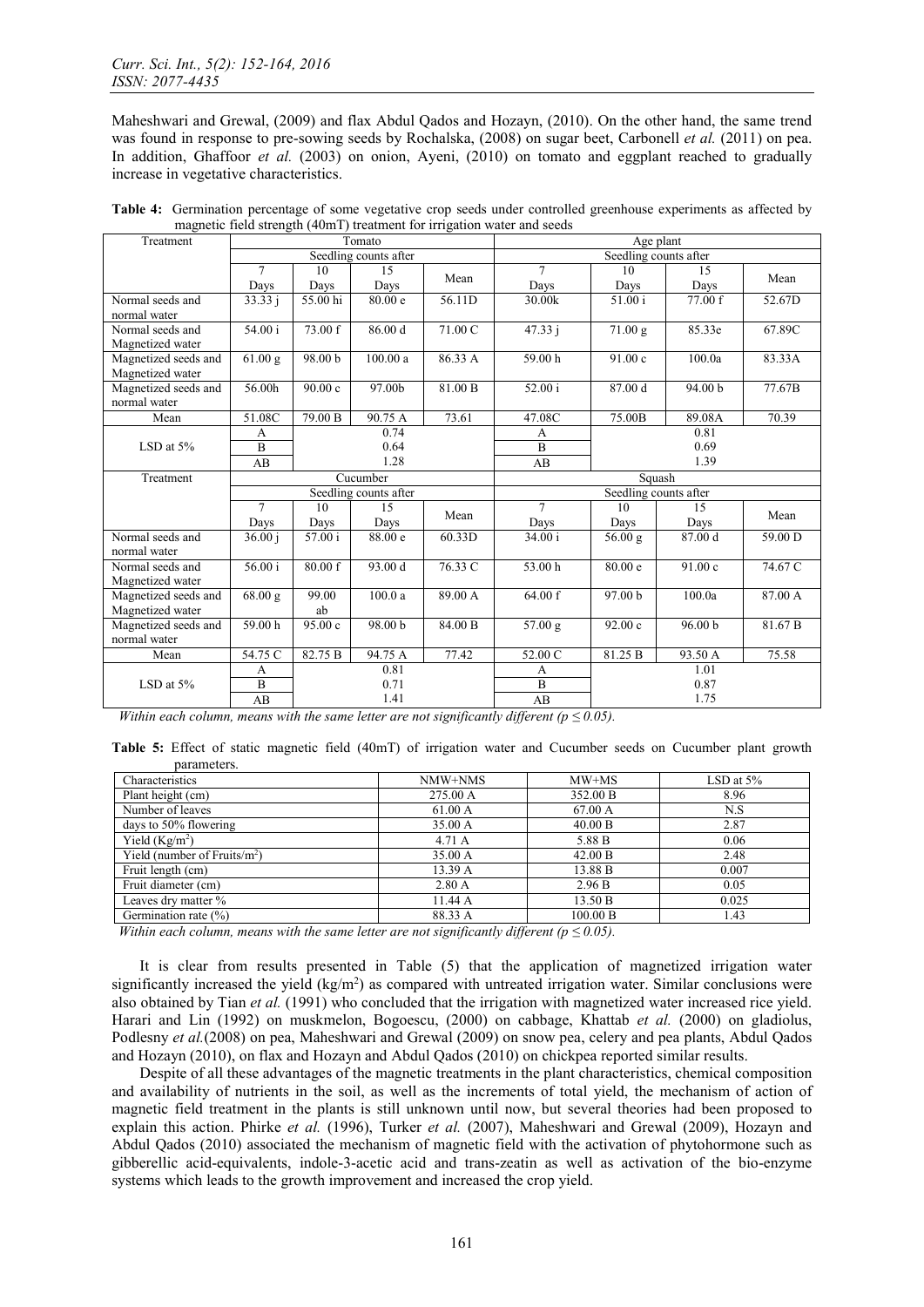Stange *et al.*(2002) cited that the electromagnetic fields modify the rate of ion transport across the plasma membrane or otherwise affect the structure of cell membrane lipid protein dynamics, this may cause the alteration in the permeability of the plasma membrane of plant roots. In the same manner, Taia *et al.* (2007) found significant increase in the rate of water absorption, and explained the results by the variations induced by magnetic fields in the ionic currents across the cellular membrane with leads to change in the osmotic pressure. In the same trend, Balouchi and Sanavy (2009) reported that the magnetic field influences the structures of cell membranes and in this way increases their permeability and ion transport through the ion channels, which then affects various metabolic pathway activities. In addition, Vashisth and Nagarajan (2009) demonstrated that the leachate conductivity of magnetic-exposed seeds was lower than unexposed seeds, suggesting better membrane integrity in magnetically-exposed seeds. In the magnetic-treated seeds, weak binding sites were more and strong and multi-molecular binding sites were less compared to the unexposed seeds. Total binding sites were more in unexposed control seeds. The modification of binding properties of seed water and increased seed membrane integrity in magnetically-exposed seeds might have enhanced the germination traits and early seedling growth of maize.

Lin and Yotvat (1990) indicated that the irrigation with magnetic treated water may reduce the fertilizer portion, also pointed out that the irrigation with nutrient solutions containing considerably lower concentrations of fertilizer, since the concentrations measured in soil solutions were appreciably higher when irrigation by magnetized water. Moreover, Ratushnyak *et al.* (2008) showed that the magnetic seed treatment increased the amount of microbial content of the soils such as nitrogen-fixation bacteria, this increasing in microorganisms may improve the availability of elements in the soil to plant uptake.

This in turn led to avoid the use of a big amount of mineral fertilizers. Consequently, the activity and proliferation of microorganisms in the soil may explain the increase of soil acidity in the study by Maheshwari and Grewal, (2009) who attributed the relatively greater of soil acidification to the release of greater organic acids in the rhizosphere by celery and snow pea plants irrigated with magnetic treated water compared to untreated plants. Organic acids released in rhizosphere may be responsible, thus making the nutrients more available to plant uptake.

# Effect of magnetized irrigation water and magnetized seeds on some macro and micronutrients content of cucumber shoot plants

Results presented in Table (6) shown the effect of irrigation with magnetic water and seeds of cucumber on the macro and micronutrients content of cucumber shoots. Generally the data indicate that the irrigation with magnetized water and seeds of cucumber at (40mT) improved significantly nitrogen, phosphorus and potassium content in cucumber shoots. The values of N,P and  $K\%$  were (1.55, 0.145, and 0.081) as compared with non magnetic water and non magnetized seeds (control)where record values of N, P and K % (1.388, 0.123, and 0.072) for N, P, and K respectively, through the growing seasons. Also, the same trend was obtained for iron, manganese, zinc and copper content (ppm) in shoots of cucumber plants. Magnetic water may influence desorption of P and N from soil adsorbed P and N on colloidal complex, and thus increasing its availability to plants resulting in an improved plant growth and productivity.

| comem or snoot or cacamoci plants. |        |                |                                              |                                                     |         |         |         |  |  |  |
|------------------------------------|--------|----------------|----------------------------------------------|-----------------------------------------------------|---------|---------|---------|--|--|--|
| Treatment                          |        |                | Macro nutrients content in shoot of Cucumber | Micro nutrients content in shoot of cucumber plants |         |         |         |  |  |  |
|                                    |        | plants $(\% )$ |                                              | (ppm)                                               |         |         |         |  |  |  |
| Magnetic water                     |        |                |                                              | Fe                                                  | Mn      |         | Сu      |  |  |  |
|                                    | .550 A | 0.145A         | 0.081A                                       | 327.40A                                             | 54.013A | 82.00A  | 14.890A |  |  |  |
| Non magnetic water                 | .388 B | 0.123B         | 0.072B                                       | 285.22B                                             | 46.090B | 68.977B | 13.870B |  |  |  |
| LSD at $5\%$                       | 0.031  | 0.001          | 0.004                                        | N.S                                                 | 0.057   | 0.029   | 0.066   |  |  |  |

Table 6: Effect of static magnetic field (40mT) irrigation water and Cucumber seeds on some macro and micronutrients content of shoot of Cucumber plants

*Within each column, means with the same letter are not significantly different (p*  $\leq 0.05$ *).* 

Noran *et al.*, (1996) observed (under drip irrigation system) differences in the concentrations of K, N, P, Na, Ca, and Mg in soils irrigated with magnetic water when compared with normal water. They argued that magnetic water more available for plants to absorb nutrients from soil solution, probably due to the effect of acceleration of the crystallizations and precipitation processes of the solute minerals. Results also indicate that, nitrogen, phosphorus, and potassium % as well as Fe, Mn, Zn and Cu (ppm) increased significantly when magnetic water used for irrigation.

# Conclusion

Results of this study demonstrated beneficial effects of applying magnetic water treatment, on soil and plants. The magnetic treatment of irrigation water plays an important role for growth parameters of cucumber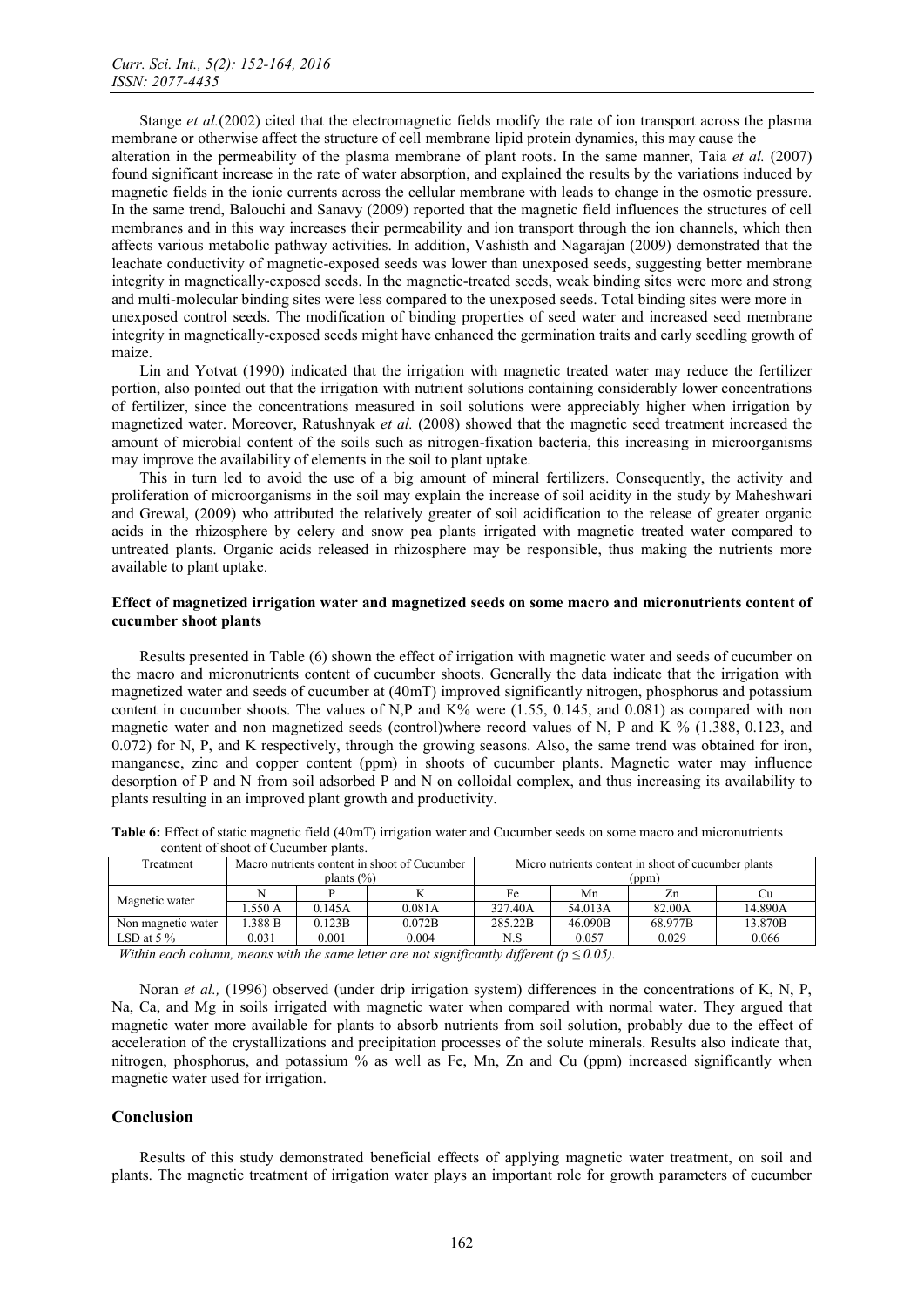plant. Magnetic irrigation water and or magnetized seeds increased, significantly the germination percentage of tomato, eggplant, squash and cucumber seeds. The magnetic water treatment (MWT) improved absorption of the nutrients (N, P, K, Fe, Mn, Zn, and Cu) by the cucumber plants and decreased the ion toxicity for the crop by decreasing the Na+ contents in the soil solution and consequently in the plants. In addition to these beneficial effects, the magnetic treatment of seeds and irrigation water had a positive effect on yield. This means that this technology can be recommended for farmers to improve their crop yield 1` production when they are facing poor soil and water quality. However, it will be critical to understand the mechanisms and processes that affect plant yield when they are irrigated with magnetic treated water, to identify the limits of the operating requirements and to evaluate its effectiveness under open field situations.

In this regard, few studies have been conducted on the effects of magnetic treatment of irrigation water on plant growth and crop and water productivity. In addition, further field and laboratory experiments are needed to overcome the field challenges and to gain knowledge about the mechanism of action of the MWT.

## References

- Abdul Qados, A. M. S., M. Hozayn, 2010. Response of growth, yield, yield components and some chemical constituents of flax for irrigation with magnetized and tap water. World Applied Science Journal 8 (5), 630 - 634.
- Aladjadjiyan A., 2007. Study of the Influence of Magnetic Field on Some Biological Characteristics of *Zea mais*. J. of Central Europ. Agric. 3(2). 89-94.
- Ayeni, L., 2010. Effect of Cocoa Pod Ash, NPK fertilizer and their combinations on soil chemical properties and yield of Tomato (*lycopersicon lycopersicum*) on two soil types. New York Science Journal, 3 (4):1- 11.(c.f. www.sciencepub.net).
- Baker, J.S and S.J. Judd, 1996. Magnetic amelioration of scale formation," Water Research, vol. 30, pp. 247- 260.
- Balouchi, H.R. and S.A.M.M. Sanavy, 2009. Electromagnetic field impact on annual medics and dodder seedgermination. Int. Agrophysics, 23: 111-115.
- Bogatin, J., *et al*., 1999. Magnetic treatment of irrigation water: experimental results and application conditions. Environmental science & technology, 33(8): p. 1280-1285.
- Bogoescu, M., 2000. The water quality and irrigation method influence about the autumn white cabbage yield. Acta Horticulture, 533: 447-450.
- Burt, R., 2004. Soil Survey laboratory Manual Report No.42 USDA, National Resources Conservation Service .Washington.
- Cai, R., *et al*., 2009. The effects of magnetic fields on water molecular hydrogen bonds. Journal of Molecular Structure*,* 938(1): p. 15-19.
- Carbonell, M., E. MartÃ-nez, M. Florez, R. Maqueda, A. Pintor-Lopez and J. Amaya, 2008. Magnetic field treatments improve germination and seedling growth in Festucaarundinacea Schreb. And Loliumperenne L. Seed Sci. Technol., 36: 31-37.
- Carbonell, M.V., M. Florez, E. Martinez, R. Maqueda and J.M.Amaya, 2011. Study of stationary magnetic fields on initial growth of pea (*Pisum sativum* L.) seeds. Seed Science and Technology, 39: 673-679.
- Chapman, H.O. and P.E. Pratt, 1978. Methods of Analysis for Soils, Plants and Water. University of California Agric. Sci. Priced Publication, 4034. P 50
- Coey, J. and S. Cass, 2000. Magnetic water treatment. Journal of Magnetism and Magnetic Materials*,* 209(1): p. 71-74.
- Cottenie, A. M., L. Verlo Kjekens and R. Camerlynch, 1982. Chemical Analysis of Plant and Soil. Laboratory of Analytical Agrochemistry. State Univ. Gent, Belgium. No.42, pp.280-284.
- Deng, Bo and Pang Xiao Feng, 2007. Variations of optic properties of water under action of static magnetic field, Chinese Science Bulletin, Vol.52, No.23, pp. 3179-3182.
- Ghaffoor, A., M.S. Jilani, G. Khaliq and K. Waseem, 2003. Effect of different NPK levels on the growth andyield of three onion (*Allium cepa* L.) varieties. Asian Journal of Plant Sciences, 2(3): 342-346.
- Gomez, K. A. and Gomez, A. A., 1948. Statistical Procedures for Agricultural Research 2nd Ed. PP 680, John willy and sons 1nd, New York.
- Guo, Liang, Zhao- Oingkai and Han-Yali, 1994. Germination test of seeds treated by magnetized water and rare earth fertilizer solution. Particular Science II 32 (1) .Cable Abs. 1993-1994.
- Hachicha, M., B. [Kahlaoui](http://www.sciencedirect.com/science/article/pii/S1658077X16000023), N. Khamass, E. [Misle](http://www.sciencedirect.com/science/article/pii/S1658077X16000023) and O. [Jouzdan](http://www.sciencedirect.com/science/article/pii/S1658077X16000023), 2016. Effect of electromagnetic treatment of saline water on soil and crops. Journal of the Saudi Society of Agricultural Sciences. In press
- Harari, M. and I. J. Lin, 1992. The effect of irrigation water exposed to magnetic treatment on the growth of sugar melons (cantaloupes) and tomatoes for industry. Magnets (5):11 4-15
- Hasaani, A. S., Z. L. Hadi and K. A. Rasheed, 2015. Experimental study of the interaction of magnetic fields with flowing water. International Journal of Basic and Applied Science  $3(3)$ , pp. 1-8.